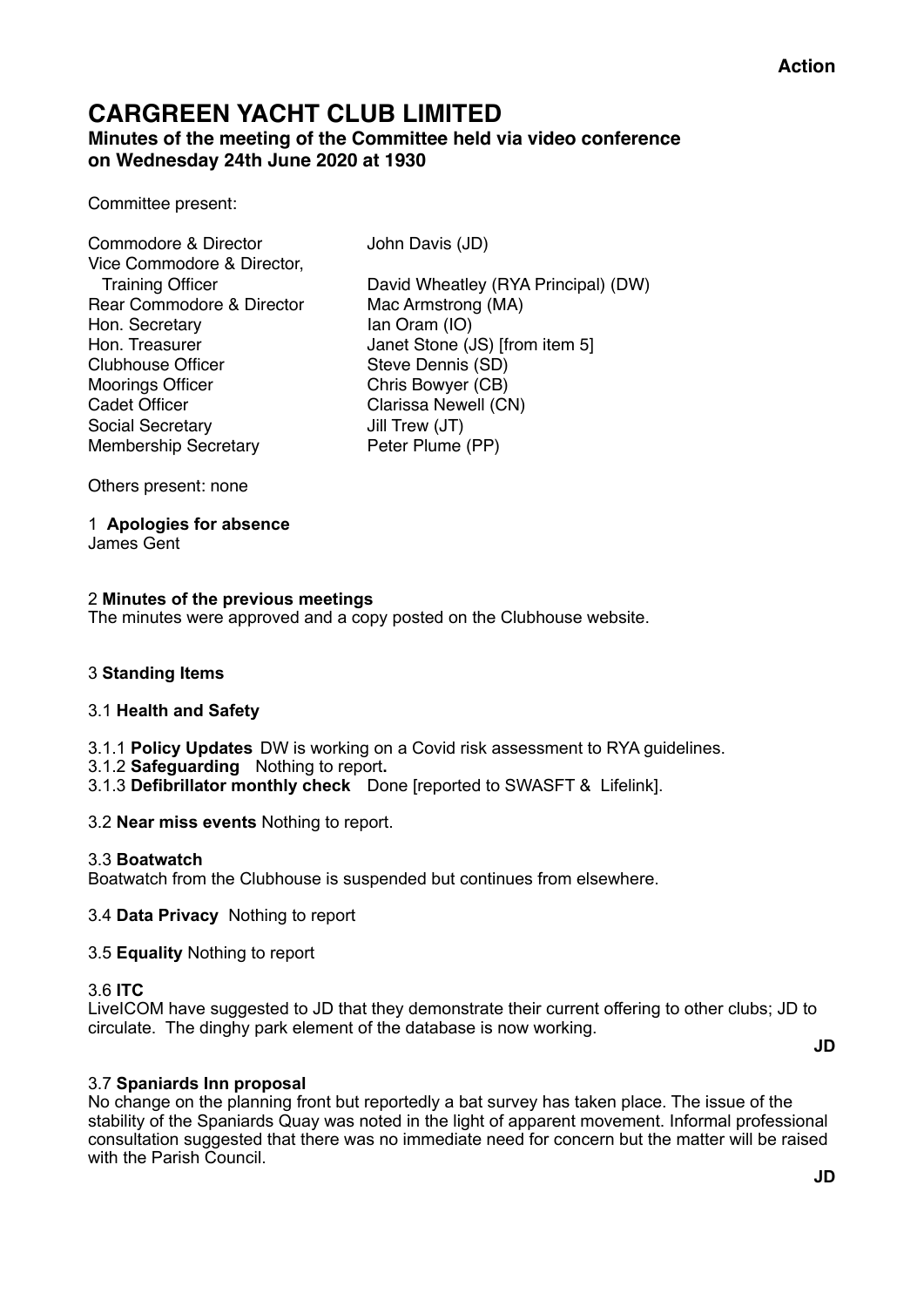**PP**

## 4 **Officers' reports**

## 4.1 **Membership Secretary**

PP tabled his report [appended]. It was agreed to send termination letters to the members with outstanding fees [Rule 4.2].

PP is compiling the numbers for the RYA census. Last year's numbers have been circulated [copy appended].

## 4.2 **Clubhouse Officer**

SD tabled his report [appended]. The redecoration is complete bar snagging and cleaning, and within the revised budget.

## 4.3 **Moorings Officer**

CB reported that at present seven moorings were sinking or dragging. Affected members had been moved to free moorings.

An enquiry about storage for canoes was discussed. The existing provision was felt to be limited. A structure in the field is to be considered. JD and SD will examine the existing facilities and usage.

#### **JD/SD**

## 5 **Treasurer's Repor**t

JS reported that the contactless payment system [item 6.2] had been received. The set up of a purchasing card for the Bar Manager is in progress. Stock had been run down to prevent the build up of stock beyond it expiry date.

## 6 **Decisions taken in between Committee meetings**

6.1 Addition of £500 to the Clubhouse redecoration budget to cover soft furnishing.

6.2 Purchase of contacts payment system for the Clubhouse

Both items had been discussed by the Committee at the Covid working group meeting on 11 June [email thread appended] were approved.

## **7 Correspondence**

#### **7.1 Jetski nuisance**

A copy of the circular to Weir Quay Sailing Club members about jetski nuisance had been received for possible circulation to CYC members [appended]. It was felt that circulation by the Parish Council might be more appropriate so it would be forwarded.

#### 7.2 **Seawatch**

J**D**

A request has been received that members should be circulated with details of the annual Seawatch [email appended]. It was agreed to do so; JT to circulate.

**JT** 

## 8 **Forthcoming events**

## 8.1 **CoVid-19 impact**

The working group met on 11 June [notes appended]

## 8.2 **2020 AGM**

IO reported that conducting the AGM by video conference and remote voting seemed viable.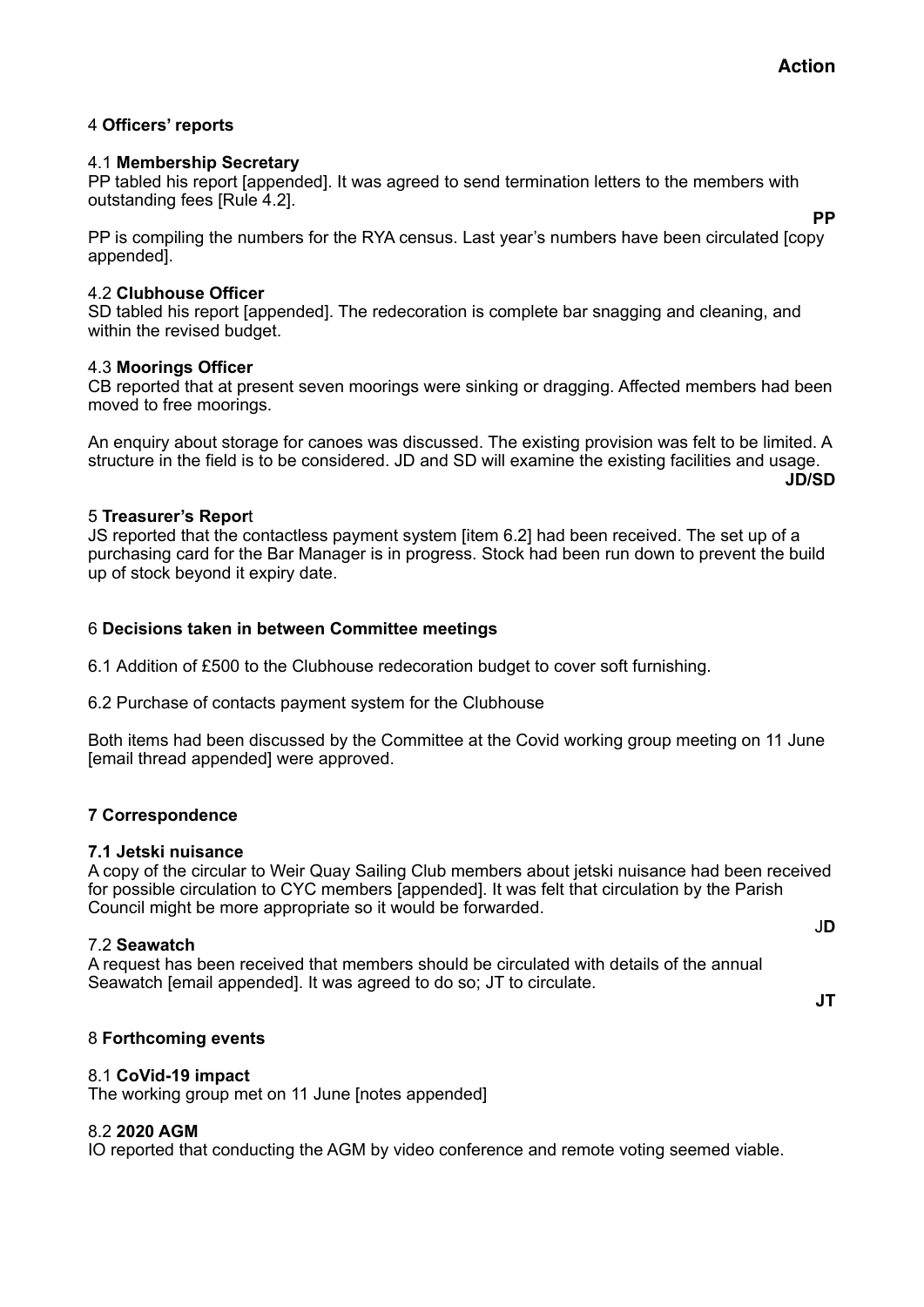8.3 **Clubhouse re-opening** 

**I**t was agreed to commence Clubhouse activities by erecting the marquee in its usual position but without walls. JD to discuss with the Bar Manager and bar volunteers co-ordinators how a bar service might be operated from the doors opening onto the Clubhouse veranda.

A video tour of the redecorated Clubhouse is to be commissioned.

## 8.4 **White Sail Challenge / Regatta**

The Challenge has started and three events have taken place with revised Sailing Instructions to avoid unintended gatherings and enhance personal safety especially for members sailing alone.

Decisions about the Regatta will be made once the manner and timing of the Clubhouse opening [item 8.3] have been resolved.

8.5 **CYC@50 in 2022** 

No action

## 9 **Development programmes**

#### 9.1 **Land purchase**

No response from the seller so far. JD to pursue.

## 9.2 **Clubhouse refurbishment / redevelopment**

Completed [item 4.2]

## 9.3 **Facilities for members** (lockers, trolleys etc)

No action but the use of existing facilities by members was noted. Use of the foreshore and the facilities provided is to discussed at the next meeting.

#### 9.4 **Duchy leases renewal**

The Duchy have responded favourably to the suggestion that the two leases [fundus and causeway] be combined or their dates aligned. Their draft is awaited.

## 10 **RYA satisfaction survey - Clubhouse and Facilities**

The members' responses to the issue of the Clubhouse and Facilities were discussed.

The desire for more communication highlighted the need for someone to fill the Communications Manager vacancy. JT suggested a monthly "chat" rather than a more formal newsletter.

The suggestion of 'a paid Club Steward' was seen as unaffordable. As was the 'provision of ondemand food' but use of the galley for pre-talk suppers and Cadet pasties was noted.

JS is to investigate what the Council can offer so that the Club could provide 'refuse disposal facilities' and recycling to members.

**JS** 

#### 11 **Complaint**

The matter [item 7 24/6] has been resolved following meetings with JD.

12 **Any other business** - items from the previous meeting not dealt with above and items raised at the meeting.

CN is to investigate the implications of placing inter-locking concrete blocks on the downward slope at the eastern end of the Causeway.

**JD** 

**IO** 

**JD JD**